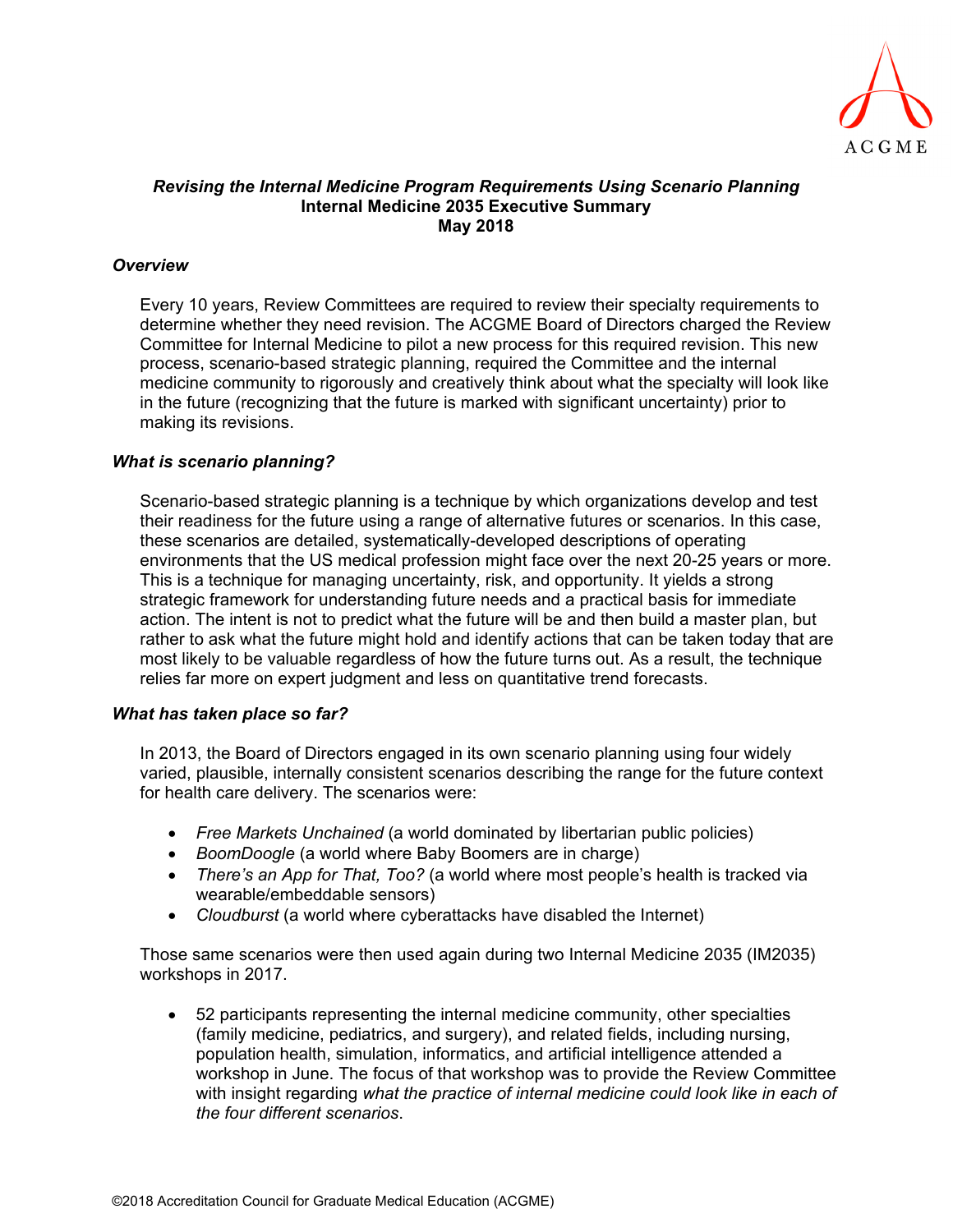20 of those participants joined the 24 members of the Review Committee at a second workshop in September, which focused on providing feedback on *what is necessary for preparing the internist and the specialty for the challenges and opportunities of the future.* (Appendix A lists all who participated in the June and September workshops).

Below is a summary of the results of those workshops—general insights about the practice of medicine in the future, followed by key insights about the internist in 2035 that worked well and were viable regardless of scenario, and finally recommendations for what residency programs should do to prepare the internal medicine resident to practice in 2035. The Review Committee will use this information as it considers the current Program Requirements and begins the major revision process.

#### *General insights about the practice of medicine in the future*

- The "commoditization" of health care services will continue and accelerate. It will include increasingly standardized (price-driven) services when the patient first seeks care, and shifting responsibilities and risks among health professionals in interprofessional teambased care. It will also affect former specialized procedures that can be rigorously standardized or automated.
- Economic and technology factors are likely to blur distinct responsibilities and delineations between generalists and subspecialists, as well as among members of interprofessional teams.
- There will be pressure on the vocation of medicine to de-professionalize in an effort to increase efficiency and practice value-based medicine.
- There will be a need for increased flexibility and process efficiency across the continuum of medical education, especially within graduate medical education.
- Patients will be shouldering more risk in terms of cost sharing, but also in terms of increasing personal responsibility for following therapy guidelines, and in some cases for lifestyle choices.
- Education will become modularized (competency-based rather than time-based) and divided into more discrete educational units that can be individualized, easily completed and updated.
- Significant disparities (from poverty, geography, technology, culture) in access to care will remain unresolved no matter the strength of the economy or the depth of the social contract.
- Information and knowledge networks, supported by artificial intelligence (AI), will disrupt and redefine patient care practice and business models. The ubiquity of information from competing sources will raise significant challenges to the verification and veracity of information.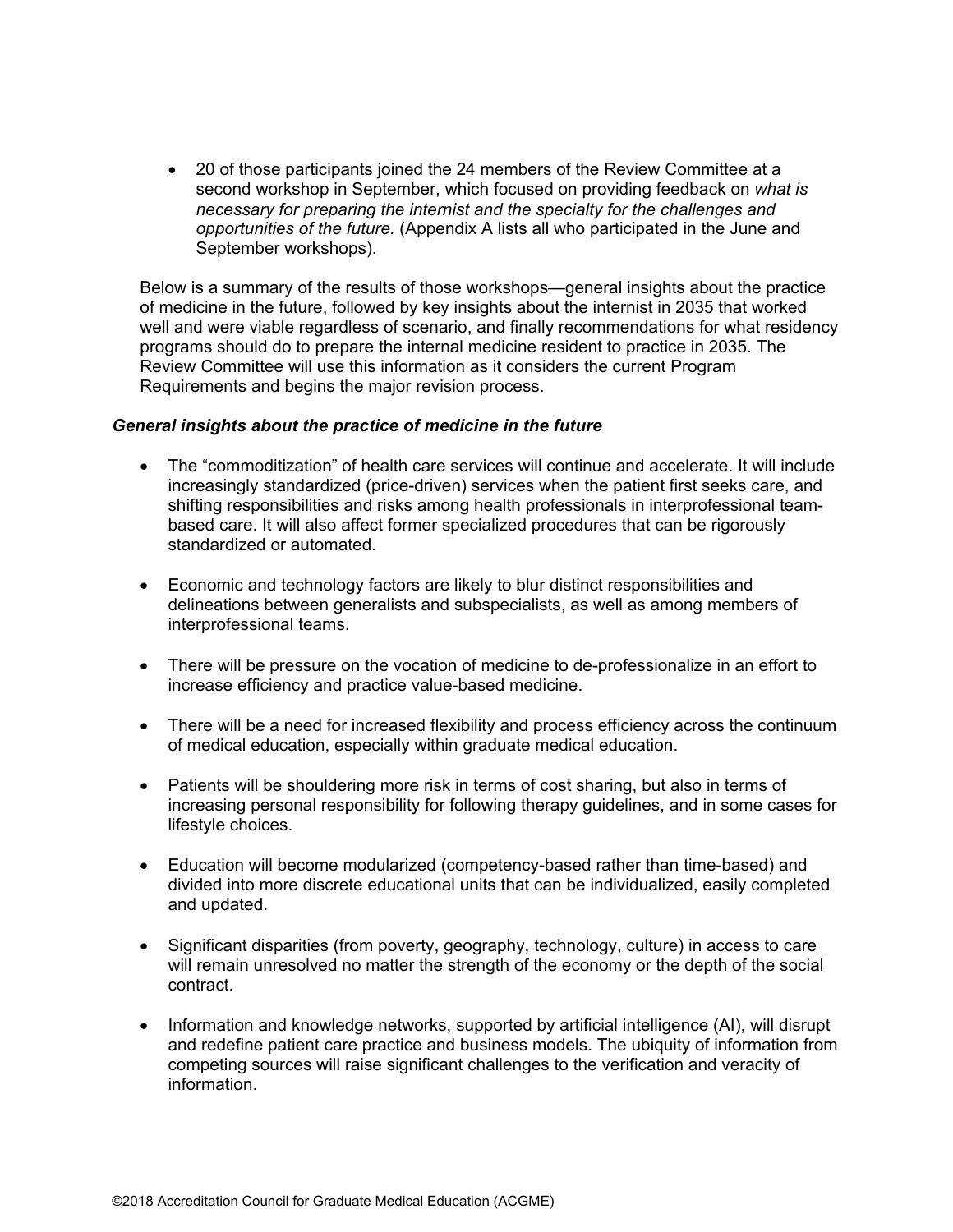- The combination of "big data" and AI will have a profound effect on how expertise is employed across many professions. Since automated data and analysis systems will provide answers to many issues, the true expert will be called upon only to solve the most complex issues, or those requiring judgment, experience, or fine distinctions of ethics after other approaches have failed.
- The ubiquity of data from wearable/embedded sensors will accelerate the social and political tendencies to "medicalize" societal problems (e.g., job stress, lifestyle choices) and exacerbate the tendency for medicine to be subject to public policy interventions.

#### *Key insights about the internist in 2035*

- The health care system will become less reactive, more proactive, and concerned with prevention in terms of population health management and chronic and acute care for individual patients.
	- $\circ$  Non-emergency patients, upon entry into the health system, will often receive algorithm-based treatment (either by a medical information system that might include embedded sensors or by non-physician care team members).
	- $\circ$  The concept of "entry" into the medical system is a misnomer, since it implies an oldfashioned "batch" process, like office visits. Significant portions of the population will always be in the health care system in the sense that their wearable/embedded sensors are tracking their health, communicating with central data/diagnostic systems, and possibly providing established therapies automatically. Others will visit "big box" retail outlets or clinics for quick sensor checks. However, some patients will require expert care that goes beyond the capabilities of the algorithms and protocols. This high-value care will be delivered collaboratively by a "master clinician" within an interprofessional team.
- Some internists will pursue careers as "Master Clinicians."
	- $\circ$  The patient's first encounter with the health care system will rarely be with the Master Clinician. Typically, the Master Clinician will be the complex problem solver who sees the patient after initial screening and treatment attempts from automated systems or non-physician care team members have failed.
	- $\circ$  Master Clinicians will be "enhanced general internists" who have gained significant subspecialty education in residency and maintained or developed those skills through lifelong learning.
	- $\circ$  The Master Clinician's medical knowledge will be supplemented, enhanced, and validated by real-time AI support systems. Deep medical knowledge will become less of a defining characteristic for the Master Clinician than clinical skills, breadth of clinical experience, and problem-solving ability.
	- $\circ$  Along with relevant patient care and medical knowledge competencies, Master Clinicians will need to be competent in the following areas:
		- Leadership and collaborative leadership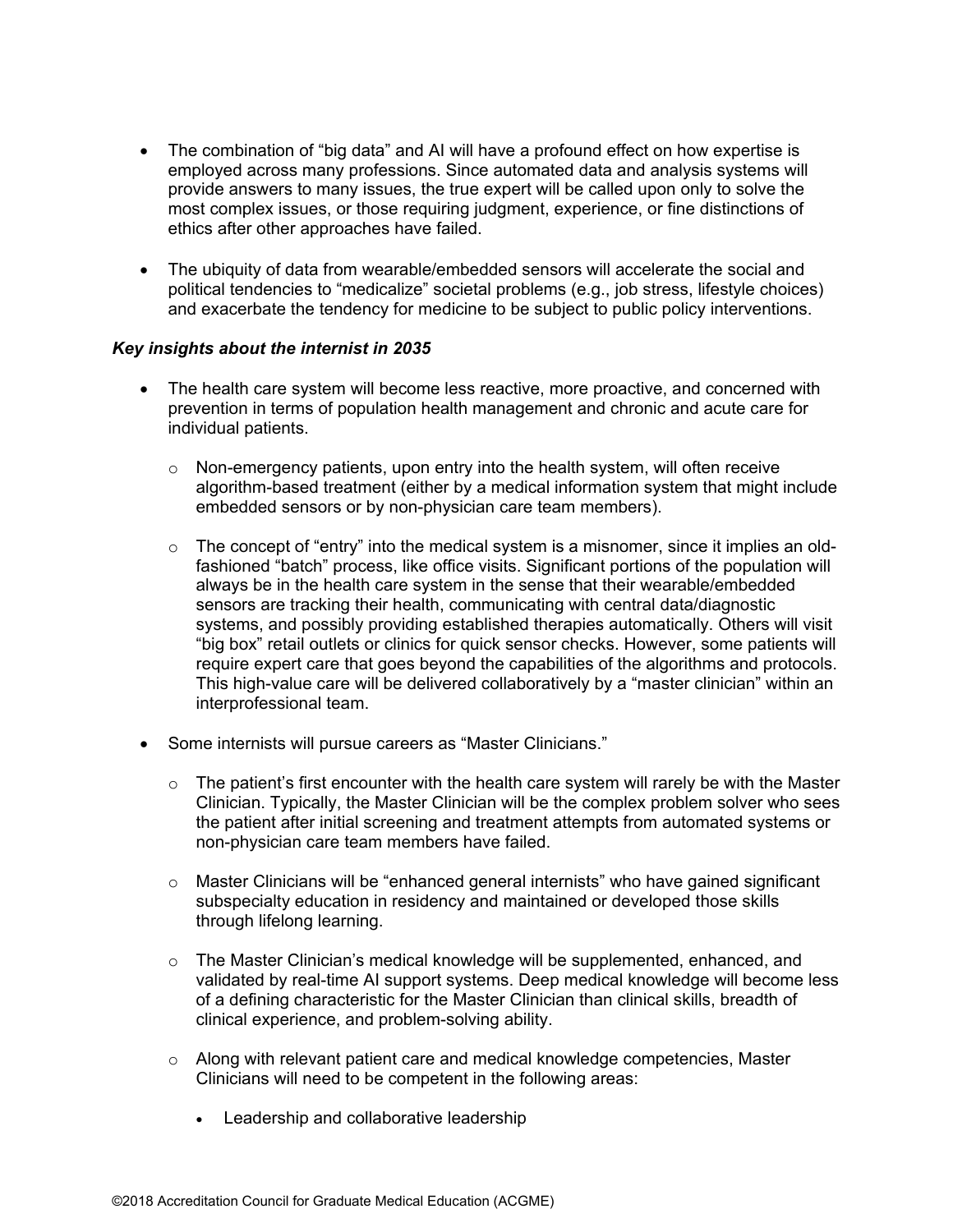- Team dynamics and change management
- Business of medicine
- Population and patient data applications
- Data management science
- Communication skills that include working with and explaining complex data
- Health care ethics
- Emotional intelligence
- Personal and team well-being
- Cost-conscious care
- Internists (Master Clinicians and subspecialists) will practice in either the inpatient or ambulatory setting within interprofessional care teams that have breadth of expertise beyond medicine, while specific patient care teams are dynamic and responsive to patient needs.
- Internists will deliver care regularly under conditions of no physical contact with patients.
- Internists will deliver patient-centered care in a system driven by economic pressures and algorithm-derived, protocol-driven diagnoses. This will include understanding patient needs within a managed population health context, aligning team expertise to patient needs, understanding the social determinants of health, and practicing value-based care delivery by evaluating therapies and associated costs.
- Internists will undergo continuous faculty development, particularly as generalist and subspecialty distinctions and responsibilities shift, and AI-based knowledge systems support immediate access to medical information and diagnoses. Internists in hospitals and community clinics will need to educate each other and their residents.

## *What residency programs should do to prepare internal medicine residents to practice in 2035*

- The Program Requirements will need to be flexible to allow programs to individualize residents' experience, depending on interests and post-residency plans.
	- $\circ$  Requirements and programs will need to ensure that those residents who want more subspecialty experiences can have it. Residents will have more subspecialty experiences as the delineation between general medicine and subspecialty education and training blurs, general internists take on some current subspecialty responsibilities, AI-based knowledge systems support immediate access to medical information, and residents pursue Master Clinician positions.
	- $\circ$  Requirements and programs will need to allow residents interested in crossing medicine with traditionally non-clinical/non-medicine areas (like public policy, business administration, and law) the option of doing so.
	- $\circ$  Requirements and programs will need to allow residents interested primarily in either an inpatient/hospital or an outpatient/ambulatory setting to have significant portions of their education occur in that setting during residency.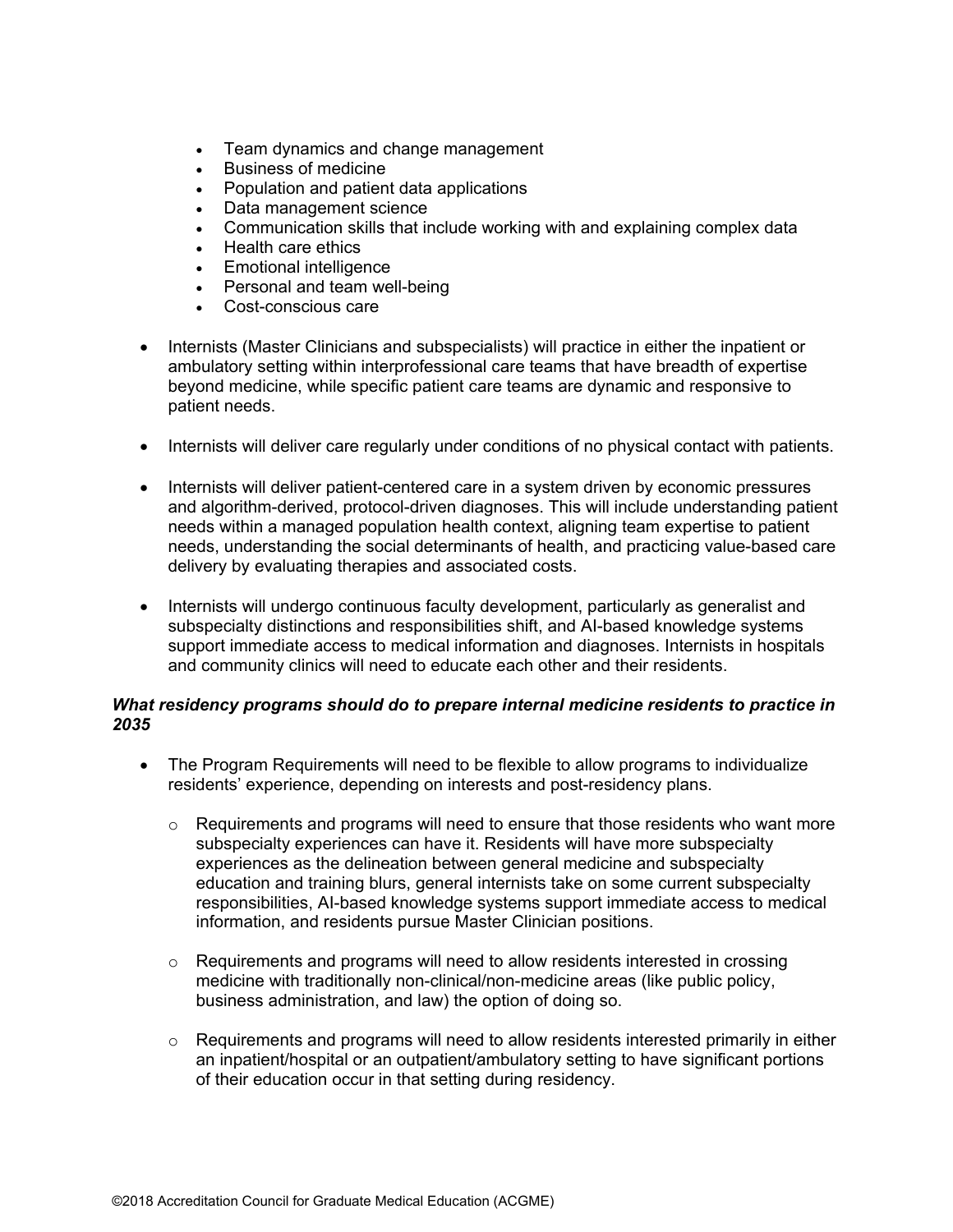- $\circ$  New subspecialties will develop, some in response to technological advancements (bio-sensor stress or tech-related anxieties/disorders), others in response to global changes (climate-change medicine), and programs will need to allow residents to pursue such options.
- Programs will need to ensure that internal medicine residents can extract the maximum amount of learning from all clinical experiences knowing that internists will typically have little regular contact with patients whose care needs are "within the protocols." Residents will need to learn an entirely new approach to medicine and to maintaining their skills in a system in which they see fewer patients, but in which those they do see are far sicker or present with problems that are more complex. They will need to develop superb diagnostic and clinical skills usually developed through breadth of experience in a system designed to keep patients away from them.
- Programs will need to prepare residents to become well-informed consumers of data management science and AI-based analyses and decisions. Residents will need to develop expertise with advanced data management systems and be able to integrate systems-derived decisions and diagnoses into team-based clinical care, but also to critically evaluate the decisions and be able to identify those that are wrong or misleading.
- Programs will need to ensure that residents have educational experiences and develop competency with the physician literacies mentioned earlier. Specifically:
	- o Leadership and collaborative leadership training
	- o Team dynamics and change management
	- o Business of medicine
	- o Population and patient data applications
	- o Data management science
	- $\circ$  Effective communication skills that include working with/explaining complex data
	- o Health care ethics
	- o Emotional intelligence
	- o Personal and team well-being
	- o Cost-conscious care
- Programs will need to teach residents that interprofessional, team-based care is the foundation of care delivery, and that internists are the interprofessional team's complex problem solvers, sometimes leading the team, sometimes engaging in collaborative leadership opportunities.
- Programs will need to emphasize population health, particularly in the context of prevention.
- Programs will need to reinforce the importance of patient-centered care in the face of economic pressures, protocol-driven diagnoses (both algorithm-based and nonphysician), and situations where physicians have limited or no physical contact with patients. The patient-doctor relationship of the future will be more virtual than actual, and residents will need to develop new communication competencies.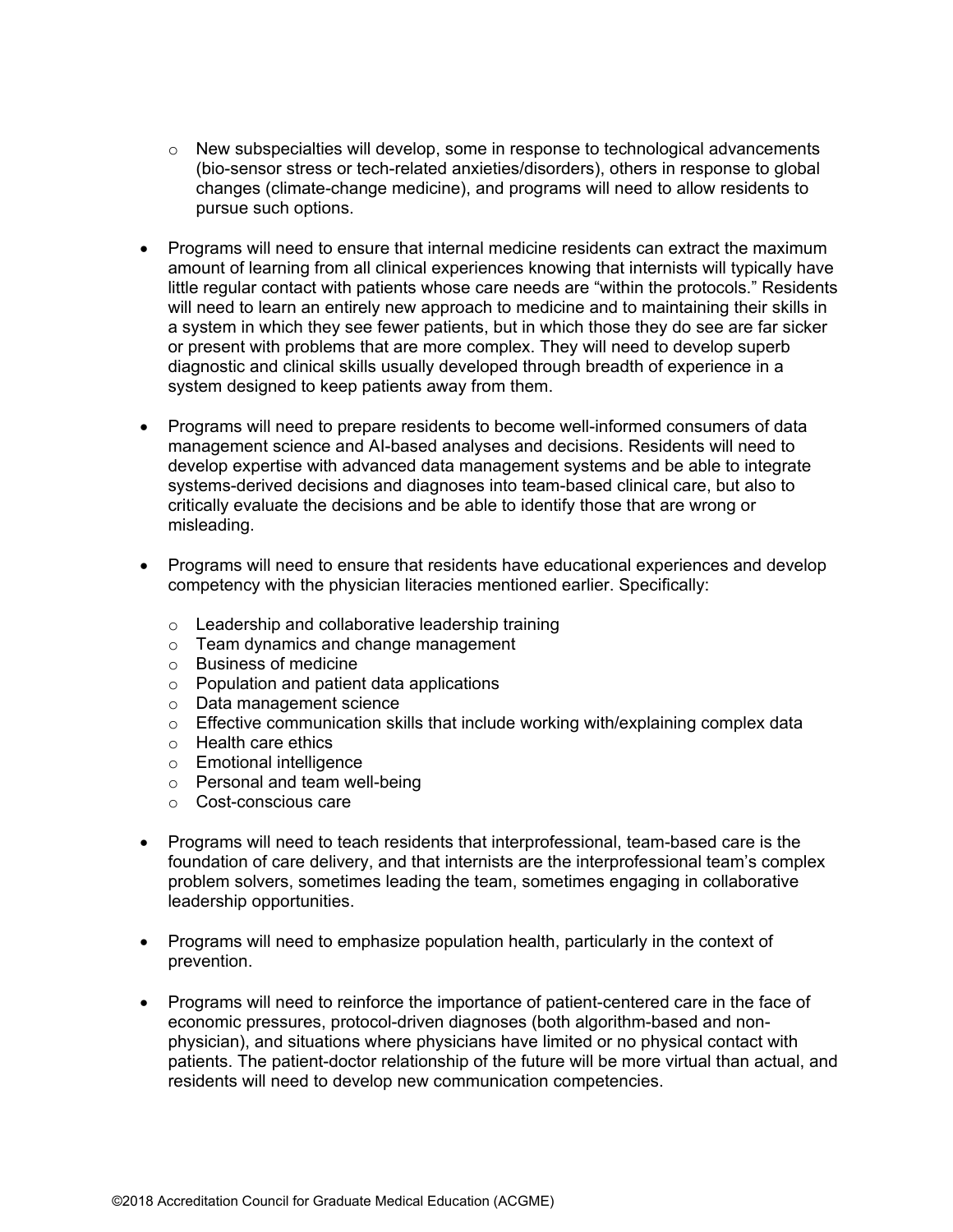# **Appendix A: List of Participants of the June and September 2017 IM2035 Workshops**

| Eva Aagaard, MD ++, Washington University School of Medicine in St. Louis                                                        |
|----------------------------------------------------------------------------------------------------------------------------------|
| Jennifer Adams, MD +, NYU School of Medicine                                                                                     |
| Neera Ahuja, MD +, Stanford University School of Medicine                                                                        |
| Richard Alweis, MD ++, Rochester Regional Health                                                                                 |
| M. Hayes Baker, MD +, Magnolia Regional Health Center                                                                            |
| Eileen Barrett, MD +, University of New Mexico                                                                                   |
| Robert Benz, MD <sup>*</sup> , Lankenau Medical Center, Review Committee member                                                  |
| Alexander Billioux, MD +, Johns Hopkins University School of Medicine                                                            |
| Pierre Bou-Khalil, MD +, American University of Beirut                                                                           |
| Craig Brater, MD +, Indiana University School of Medicine                                                                        |
| Diane Bronstein-Wayne, MD +, Northwestern University Feinberg School of Medicine                                                 |
| Dona Susie Buchter, MD +, Emory University School of Medicine                                                                    |
| John Buckley, MD ++, Indiana University School of Medicine                                                                       |
| Roger Bush, MD ++, Neighborcare Health                                                                                           |
| Christian Cable, MD, MHPE *, Scott & White Medical Center, Review Committee Chair                                                |
| Kathy Chappell, PhD, RN +, American Nurses Credentialing Center                                                                  |
| Saima Chaudhry, MD +, Memorial Healthcare System                                                                                 |
| Davoren Chick, MD <sup>*</sup> , American College of Physicians, ex-officio Review Committee member                              |
| E. Benjamin Clyburn, MD ++, Medical University of South Carolina College of Medicine                                             |
| Alan Dalkin, MD <sup>*</sup> , University of Virginia, Review Committee member                                                   |
| Antigone Dempsey Med +, American Board of Internal Medicine, infectious disease board member                                     |
| Andrew Dentino, MD <sup>*</sup> , University of Texas Rio Grande Valley School of Medicine, Review                               |
| Committee member<br>Sanjay Desai, MD <sup>*</sup> , Johns Hopkins University School of Medicine, Review Committee member         |
| Sima Desai, MD <sup>*</sup> , Oregon Health & Science University, Review Committee member                                        |
|                                                                                                                                  |
| Jessica Deslauriers, MD <sup>*</sup> , Yale University, Review Committee resident member                                         |
| Maria D'Oliveira +, Harvard Medical School, Brigham and Women's Hospital<br>J. Christopher Farmer, MD ++, Mayo Clinic, Rochester |
| Oren Fix, MD <sup>*</sup> , Swedish Medical Center, Review Committee member                                                      |
| Christin Giordano, MD <sup>*</sup> , Vanderbilt University, Review Committee resident member                                     |
| James Herdegen, MD <sup>*</sup> , Rush University                                                                                |
| Paul Grundy, MD, MPH +, Health Team Works                                                                                        |
| David Han, MD ++, Penn State Children's Hospital (Hershey)                                                                       |
| William Hersh, MD +, Oregon Health & Science University                                                                          |
| Stacy Higgins, MD +, Emory University School of Medicine                                                                         |
| Susan Hingle, MD +, Southern Illinois University School of Medicine                                                              |
|                                                                                                                                  |
| Eric Kasowski, DVM, MD, MPH +, Centers for Disease Control and Prevention                                                        |
| Russell Kolarik, MD <sup>*</sup> , University of South Caroline School of Medicine, Review Committee<br>member                   |
| Thomas Lall, MD ++, Atlanta Medical Center                                                                                       |